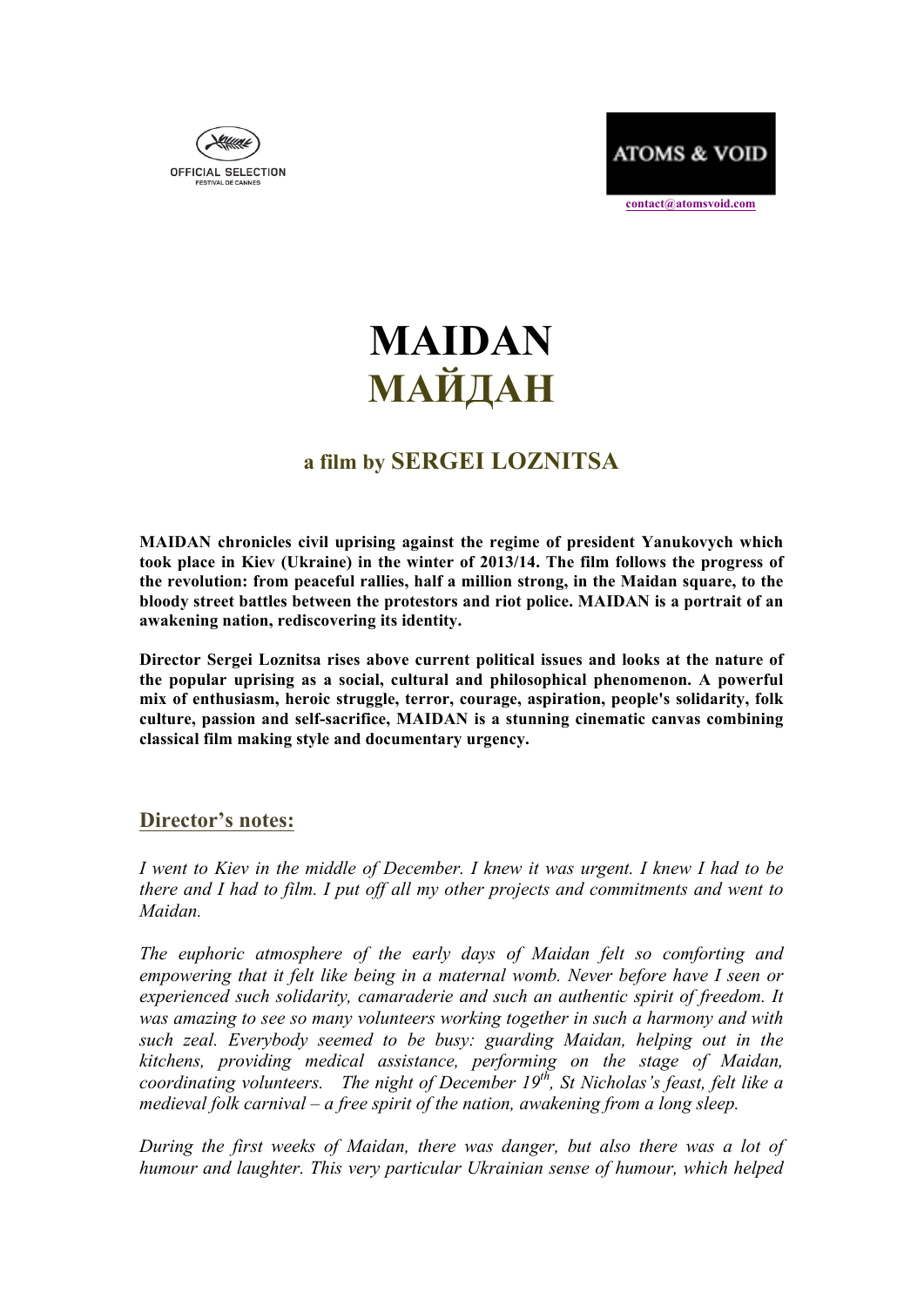*them get through some of the darkest moments of this nation's history. They were laughing at incompetent and corrupt politicians rather than hating them. The creative energy was bursting, and dozens of amateur singers and poets performed their rather naïve, but incredibly honest and passionate ballads on the stage of Maidan. There*  was also the abundance of food... Perhaps, it's been the most well fed revolution in *history. Field kitchens were working round the clock and volunteers and ordinary citizens of Kiev were bringing tons of food supplies and home-made delicacies in order to feed everybody – they did not ask whether you were supporting the opposition or the regime…*

*By the middle of January the mood changed. It was not a carnival any more. It was a battle. Blood was shed. It was no longer a peaceful protest against corrupt president. It was a fight against an evil regime. It was a revolution…* 

*Maidan is the first film in my rather long documentary career, when I actually had to follow the events of "real life", as they were unfolding. This was a new and nervewrecking experience for me. Usually, when I start on a documentary, I start by laying out a complete structure of the film in my head. I know exactly how the film will begin, how the narrative will develop and how it will end.* 

*Making Maidan was a completely different experience. I was receiving new footage throughout January and February, and as tension was escalating and blood was shed, I was editing the film, not knowing what ending to expect. I divided the film into several parts: the prologue, the celebration, the battle and the post-scriptum.* 

*My goal is to bring the spectator to Maidan and make him experience the 90 days of revolution, as they unfolded. I wanted to distance myself from the events and to leave the spectator vis-à-vis with the events, without any commentary or voice-over narrative. I used long takes in order to immerse the spectator into the narrative. I tried to record as much direct sound as possible, and I'm going to use a lot of it in the film.* 

*"Maidan" is an enigma to me, which I am yet to solve.* 

*Sergei Loznitsa March 2014* 

#### **Crew:**

**SERGEI LOZNITSA - director/script writer/ producer,** was born on 5 September 1964 in Baranovici (USSR). He grew up in Kiev, and in 1987 graduated from the Kiev Polytechnic with a degree in Applied Mathematics.

In 1997 Sergei graduated from the Russian State Institute of Cinematography (VGIK) in Moscow. Loznitsa has directed 20 internationally acclaimed documentary films and 4 feature films, all of which were premiered in the Official Selection of Cannes Film Festival. In 2013, Sergei Loznitsa launched a film production company ATOMS & VOID.

Selected filmography: BLOCKADE (2006), MY JOY (2010), IN THE FOG (2012), MAIDAN (2014), THE EVENT (2015), AUSTERLITZ (2016), A GENTLE CREATURE (2017), DONBASS (2018), THE TRIAL (2018)